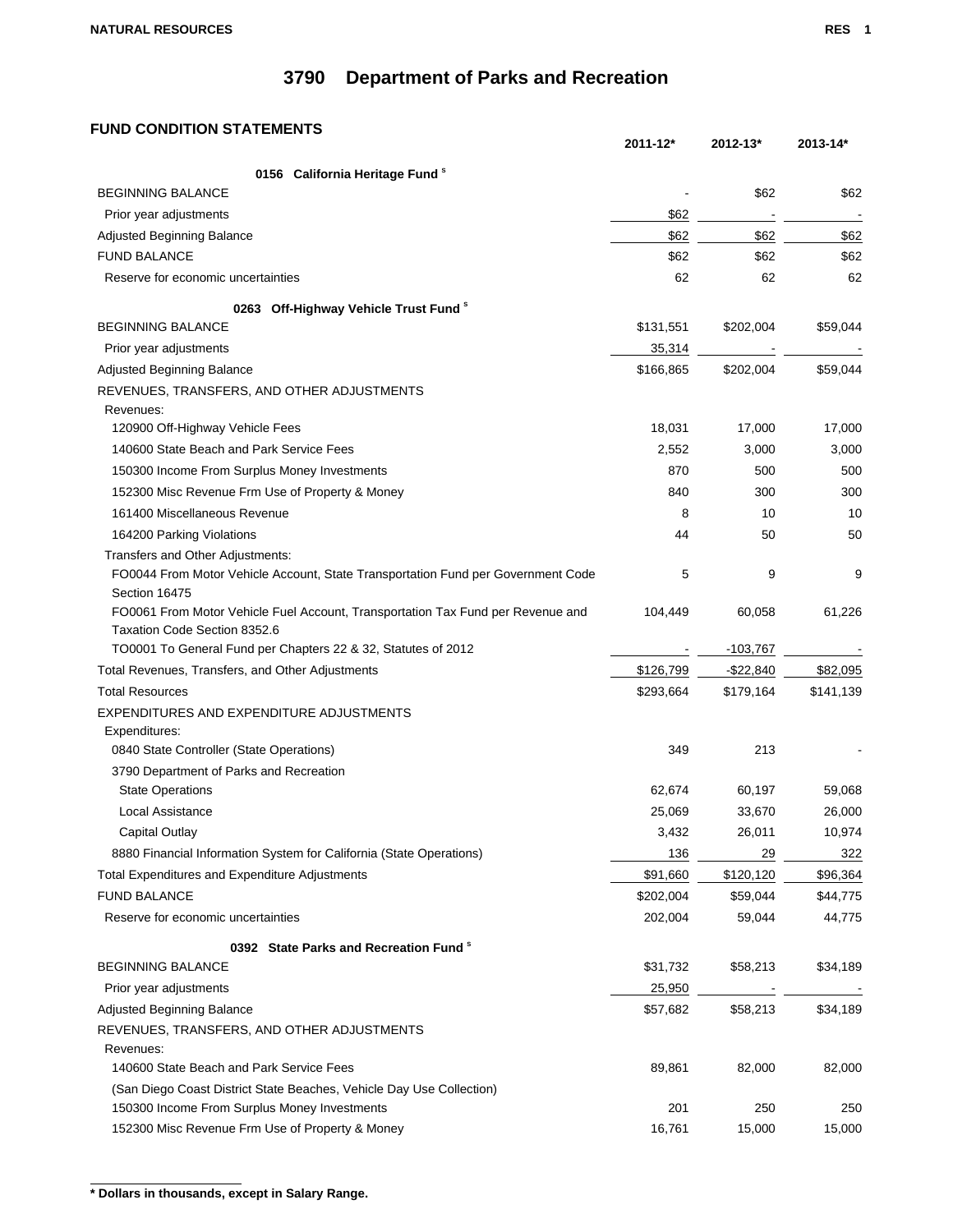|                                                                                                                          | 2011-12*       | 2012-13*  | 2013-14*  |
|--------------------------------------------------------------------------------------------------------------------------|----------------|-----------|-----------|
| 161000 Escheat of Unclaimed Checks & Warrants                                                                            | 45             |           |           |
| 161400 Miscellaneous Revenue                                                                                             | 281            | 2,350     | 350       |
| 161900 Other Revenue - Cost Recoveries                                                                                   | 2              |           |           |
| 163000 Settlements/Judgments(not Anti-trust)                                                                             | 382            |           |           |
| 164200 Parking Violations                                                                                                | 1,208          | 1,000     | 1,000     |
| Transfers and Other Adjustments:                                                                                         |                |           |           |
| FO0061 From Motor Vehicle Fuel Account, Transportation Tax Fund per Item 3790-012-                                       | 26,649         | 26,649    | 26,649    |
| 0061, various Budget Acts                                                                                                |                |           |           |
| FO0061 From Motor Vehicle Fuel Account, Transportation Tax Fund per Chapter 39,                                          |                | 7,000     |           |
| Statutes of 2012                                                                                                         |                |           |           |
| FO0062 From Highway Users Tax Account, Transportation Tax Fund per Item 3790-011-                                        | 3,400          | 3,400     | 3,400     |
| 0062, various Budget Acts                                                                                                |                |           |           |
| FO3117 From Alternative and Renewable Fuel and Vehicle Technology Fund per Item                                          |                | 3,000     |           |
| 3360-011-3117, Budget Act of 2012<br>TO3238 To State Parks Revenue Incentive Subaccount, State Parks and Recreation Fund |                | $-15,340$ | $-15,340$ |
| per Chapter 39, Statutes of 2012, Section 89                                                                             |                |           |           |
| Total Revenues, Transfers, and Other Adjustments                                                                         | \$138,790      | \$125,309 | \$113,309 |
| <b>Total Resources</b>                                                                                                   | \$196,472      | \$183,522 | \$147,498 |
| EXPENDITURES AND EXPENDITURE ADJUSTMENTS                                                                                 |                |           |           |
| Expenditures:                                                                                                            |                |           |           |
| 0840 State Controller (State Operations)                                                                                 | 745            | 477       |           |
| 3790 Department of Parks and Recreation (State Operations)                                                               | 136,014        | 148,146   | 130,263   |
| 8880 Financial Information System for California (State Operations)                                                      |                | 710       | 655       |
| 9670 Equity Claims of California Victim Compensation and Government Claims Board and                                     | 1,500          |           |           |
| (State Operations)                                                                                                       |                |           |           |
| <b>Total Expenditures and Expenditure Adjustments</b>                                                                    | \$138,259      | \$149,333 | \$130,918 |
| <b>FUND BALANCE</b>                                                                                                      | \$58,213       | \$34,189  | \$16,580  |
| Reserve for economic uncertainties                                                                                       | 58,213         | 34,189    | 16,580    |
|                                                                                                                          |                |           |           |
| 0449 Winter Recreation Fund <sup>s</sup>                                                                                 |                |           |           |
| <b>BEGINNING BALANCE</b>                                                                                                 | \$358          | \$375     | \$258     |
| Prior year adjustments                                                                                                   | 201            |           |           |
| Adjusted Beginning Balance                                                                                               | \$559          | \$375     | \$258     |
| REVENUES, TRANSFERS, AND OTHER ADJUSTMENTS                                                                               |                |           |           |
| Revenues:                                                                                                                |                |           |           |
| 125600 Other Regulatory Fees                                                                                             | 113            | 225       | 225       |
| 150200 Income From Pooled Money Investments                                                                              | 2              | 5         | 5         |
| 164200 Parking Violations                                                                                                | $\overline{2}$ |           |           |
| Total Revenues, Transfers, and Other Adjustments                                                                         | \$117          | \$230     | \$230     |
| <b>Total Resources</b>                                                                                                   | \$676          | \$605     | \$488     |
| EXPENDITURES AND EXPENDITURE ADJUSTMENTS                                                                                 |                |           |           |
| Expenditures:                                                                                                            |                |           |           |
| 3790 Department of Parks and Recreation (State Operations)                                                               | 301            | 347       | 347       |
| <b>Total Expenditures and Expenditure Adjustments</b>                                                                    | \$301          | \$347     | \$347     |
| <b>FUND BALANCE</b>                                                                                                      | \$375          | \$258     | \$141     |
| Reserve for economic uncertainties                                                                                       | 375            | 258       | 141       |
| 0577 Abandoned Watercraft Abatement Fund $\degree$                                                                       |                |           |           |
| <b>BEGINNING BALANCE</b>                                                                                                 | \$133          | \$417     | \$417     |
| Prior year adjustments                                                                                                   | 282            |           |           |
| Adjusted Beginning Balance                                                                                               | \$415          | \$417     | \$417     |
| REVENUES, TRANSFERS, AND OTHER ADJUSTMENTS                                                                               |                |           |           |

**\* Dollars in thousands, except in Salary Range.**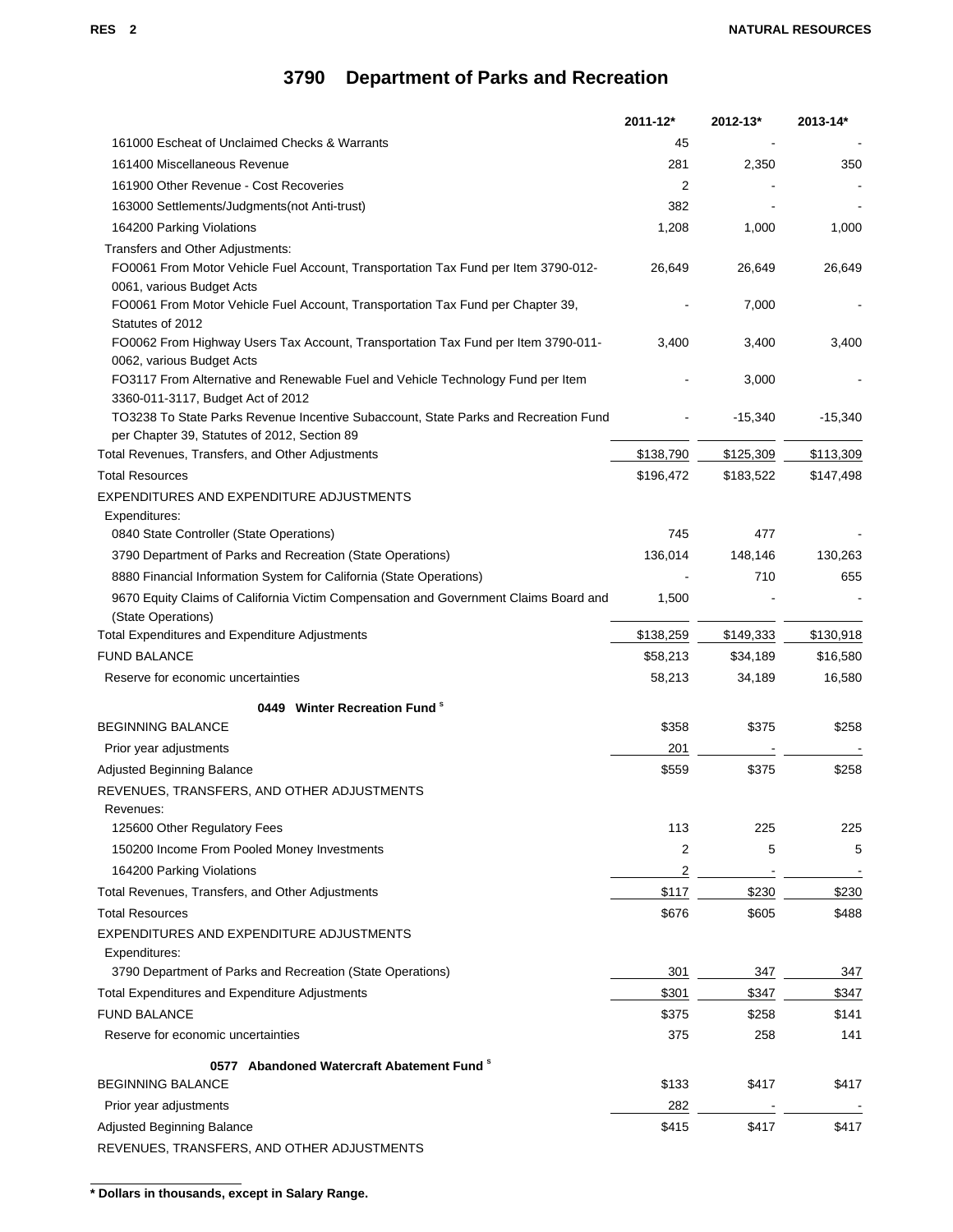|                                                                                             | 2011-12* | 2012-13* | 2013-14* |
|---------------------------------------------------------------------------------------------|----------|----------|----------|
| Transfers and Other Adjustments:                                                            |          |          |          |
| FO0516 From Harbors and Watercraft Revolving Fund per Item 3680-112-0516, Budget            | 600      | 850      | 775      |
| Acts                                                                                        |          |          |          |
| Total Revenues, Transfers, and Other Adjustments                                            | \$600    | \$850    | \$775    |
| <b>Total Resources</b>                                                                      | \$1,015  | \$1,267  | \$1,192  |
| EXPENDITURES AND EXPENDITURE ADJUSTMENTS                                                    |          |          |          |
| Expenditures:<br>3680 Department of Boating and Waterways (Local Assistance)                | 598      | 850      |          |
|                                                                                             |          |          |          |
| 3790 Department of Parks and Recreation (Local Assistance)                                  |          |          | 775      |
| Total Expenditures and Expenditure Adjustments                                              | \$598    | \$850    | \$775    |
| <b>FUND BALANCE</b>                                                                         | \$417    | \$417    | \$417    |
| Reserve for economic uncertainties                                                          | 417      | 417      | 417      |
| 0952 State Park Contingent Fund M                                                           |          |          |          |
| <b>BEGINNING BALANCE</b>                                                                    |          | \$18,644 | \$15,722 |
| Prior year adjustments                                                                      | \$16,150 |          |          |
| Adjusted Beginning Balance                                                                  | \$16,150 | \$18.644 | \$15,722 |
| REVENUES, TRANSFERS, AND OTHER ADJUSTMENTS                                                  |          |          |          |
| Revenues:                                                                                   |          |          |          |
| 250300 Interest From Surplus Money Investment Fund                                          | 69       | 78       | 66       |
| 299600 Other Revenues                                                                       | 5,581    | 7,000    | 7,000    |
| Total Revenues, Transfers, and Other Adjustments                                            | \$5,650  | \$7,078  | \$7,066  |
| <b>Total Resources</b>                                                                      | \$21,800 | \$25,722 | \$22,788 |
| EXPENDITURES AND EXPENDITURE ADJUSTMENTS                                                    |          |          |          |
| Expenditures:                                                                               |          |          |          |
| 3790 Department of Parks and Recreation (State Operations)                                  | 3,156    | 10,000   | 10,000   |
| Total Expenditures and Expenditure Adjustments                                              | \$3,156  | \$10,000 | \$10,000 |
| <b>FUND BALANCE</b>                                                                         | \$18,644 | \$15,722 | \$12,788 |
|                                                                                             |          |          |          |
| 3001 Public Beach Restoration Fund <sup>s</sup>                                             |          |          |          |
| <b>BEGINNING BALANCE</b>                                                                    | \$157    | \$253    | \$253    |
| Prior year adjustments                                                                      | 96       |          |          |
| Adjusted Beginning Balance                                                                  | \$253    | \$253    | \$253    |
| REVENUES, TRANSFERS, AND OTHER ADJUSTMENTS                                                  |          |          |          |
| Transfers and Other Adjustments:                                                            |          |          |          |
| FO0516 From Harbors and Watercraft Revolving Fund per Item 3680-113-0516, Budget<br>Acts    | 1,140    | 350      |          |
| Total Revenues, Transfers, and Other Adjustments                                            | \$1,140  | \$350    |          |
| <b>Total Resources</b>                                                                      | \$1,393  | \$603    | \$253    |
| EXPENDITURES AND EXPENDITURE ADJUSTMENTS                                                    |          |          |          |
| Expenditures:                                                                               |          |          |          |
| 3680 Department of Boating and Waterways (Local Assistance)                                 | 1,140    | 350      |          |
| <b>Total Expenditures and Expenditure Adjustments</b>                                       | \$1,140  | \$350    |          |
| <b>FUND BALANCE</b>                                                                         | \$253    | \$253    | \$253    |
| Reserve for economic uncertainties                                                          | 253      | 253      | 253      |
| 3238 State Parks Revenue Incentive Subaccount, State Parks and Recreation Fund <sup>s</sup> |          |          |          |
| <b>BEGINNING BALANCE</b>                                                                    |          |          |          |
| REVENUES, TRANSFERS, AND OTHER ADJUSTMENTS                                                  |          |          |          |
| Transfers and Other Adjustments:                                                            |          |          |          |
| FO0392 From State Parks and Recreation Fund per Chapter 39, Statutes of 2012, Section       |          | \$15,340 | \$15,340 |
| 89                                                                                          |          |          |          |